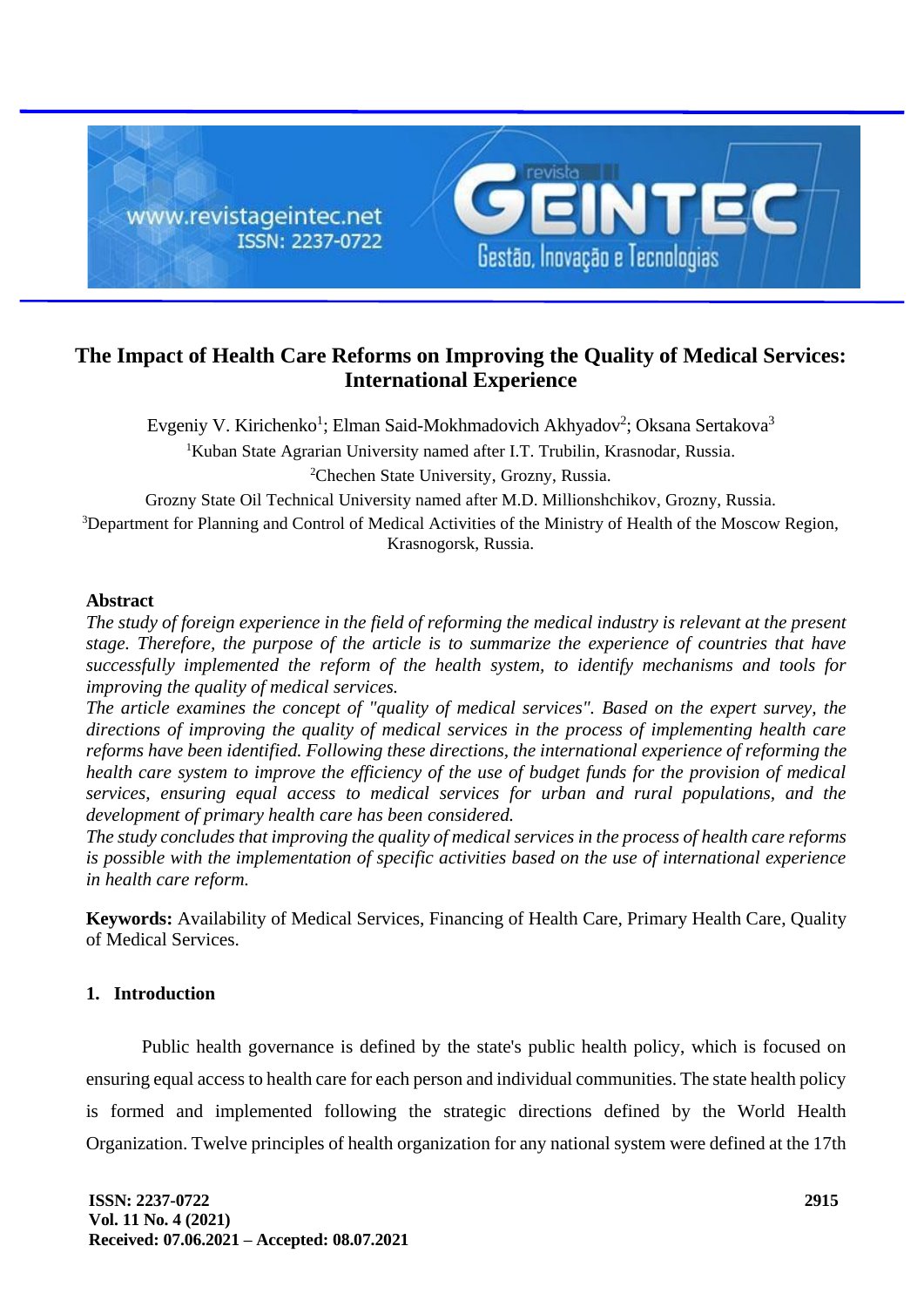1963 (New York) and 35th 1983 (Venice) WHO sessions, which are formed from the position of full respect for human rights $1,2$ .

The essence of health care reforms can be formulated as a significant purposeful effort to improve the health system, which is a set of organizations, institutions, and resources designed to provide any type of health services at the individual or collective level (including through intersectoral interaction), the main goal of which is to strengthen, restore and maintain the health of the country's population<sup>3</sup>.

### **2. Literature Review**

The formation of an effective health care model is one of the most relevant areas of scientific research in modern conditions. When analyzing the quality of medical services, researchers focus on the management mechanisms for the implementation of state health policy in the aspect of quality management<sup>4-6</sup>, focus on monitoring the problems that the authorized authorities should solve in this area, as well as on the formation of tasks and innovative approaches<sup>7,8</sup>.

Therewith, the definition of the quality of medical services is a subjective value category, which is understood variously by different researchers (Table 1).

| Table 1 - Definition of the Category Quality of Medical Services                                                 |  |  |
|------------------------------------------------------------------------------------------------------------------|--|--|
| Quality of medical services/Source                                                                               |  |  |
| the result (the so-called technical quality) of the way of using funds (cost-effectiveness), the organization of |  |  |
| the provision of services, and the satisfaction of patients <sup>9</sup>                                         |  |  |
| the most favorable result with minimal negatives <sup>10</sup>                                                   |  |  |
| technical cost (knowledge, clinical skills, technology), the cost of relationships between people (patient,      |  |  |
| doctor, nurse, medical staff), and mandatory services (comfort and aesthetics) $11$                              |  |  |
| it is considered from the point of view of the structure (covers the characteristics of the available resources  |  |  |
| for providing care, in particular, material resources, qualified medical and managerial personnel, as well as    |  |  |
| organizational aspects (methods of cost compensation, quality management of medical care), the process           |  |  |
| (characteristics of the medical care provided, i.e. its validity, adequacy in scope, the competence of staff in  |  |  |
| choosing methods, consistency of actions) and the results of treatment (survival, functional state, disability   |  |  |
| in patients with certain initial diseases or conditions, as well as the degree of patient satisfaction with the  |  |  |
| received care) $^{12}$                                                                                           |  |  |

Table 1 - Definition of the Category "Quality of Medical Services"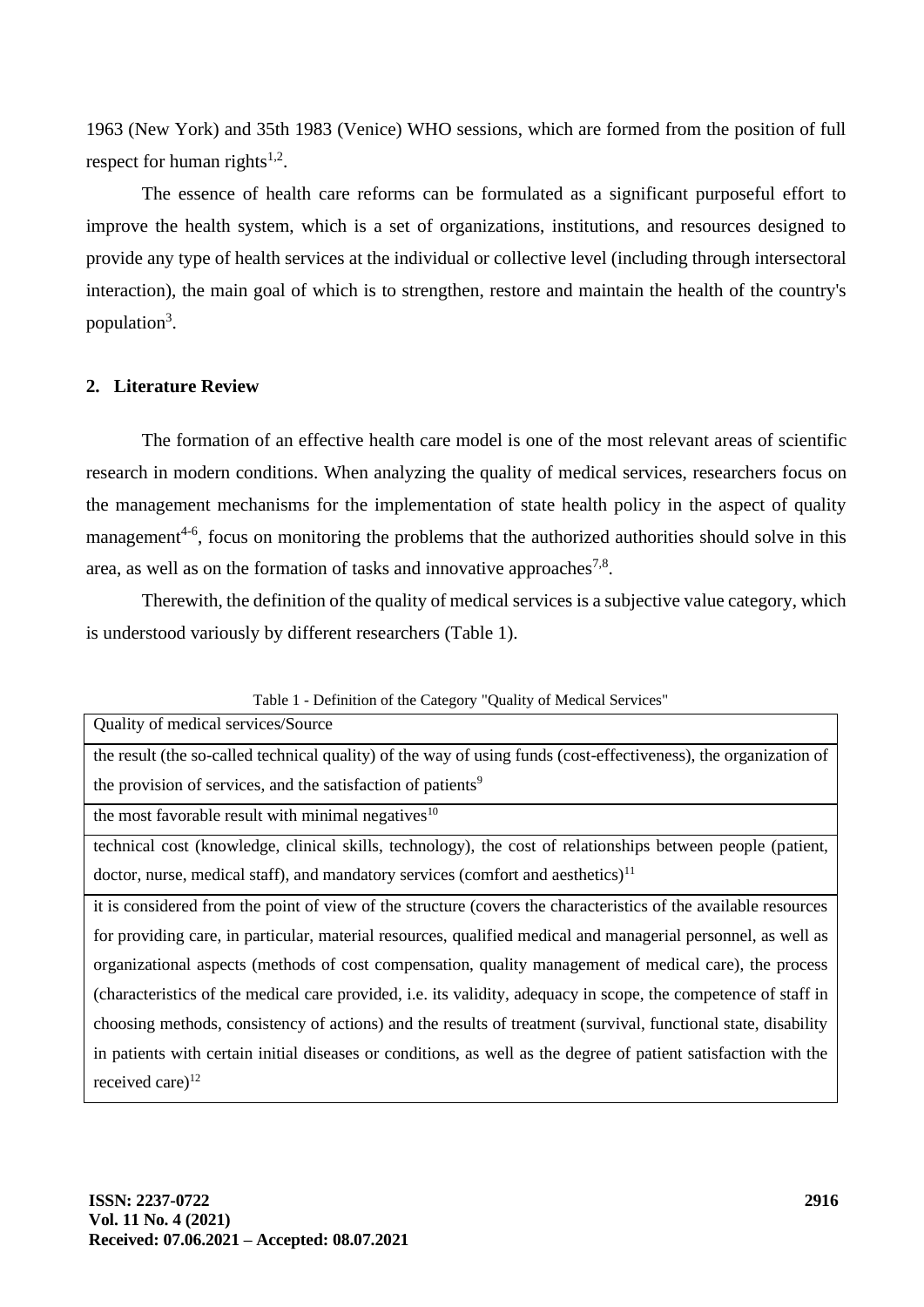Research hypothesis: improving the quality of medical services in the process of health care reforms is possible with the implementation of specific activities based on the use of international experience in health care reform.

#### **Research Problem**

- To identify areas for improving the quality of medical services in the process of implementing health care reforms based on international experience.
- To reveal the features of improving the quality of medical services in the implementation of specific areas of activity based on the use of international experience in healthcare reform.

The article consists of an introduction, a literature review, methods, results, discussion, and conclusion.

## **3. Methods**

A literature search has been conducted, relevant literature sources have been selected and their information has been summarized, which allowed achieving the research goal.

The method of system analysis was used (aspects of the quality of medical services were studied and analyzed), as well as the bibliosemantic method (the world experience of healthcare system reform was studied).

The study also used the method of the expert survey in the field of research under consideration. The experts were asked voluntarily to answer a question concerning the main, in their opinion, directions for improving the quality of medical services in the process of implementing health care reforms and to justify these directions, which determined the direction of further research.

The survey was attended by experts in the field of healthcare (20 people). The experts include representatives of the medical profession, whose professional activity is related to management issues in the field of healthcare for more than 8 years.

All participants were warned about the purpose of the survey and the planning of the organizers of the study to publish the results of the study in a generalized form.

#### **4. Results**

The results of the expert survey showed that the main directions of improving the quality of medical services in the process of implementing health care reforms are the following (Table 2).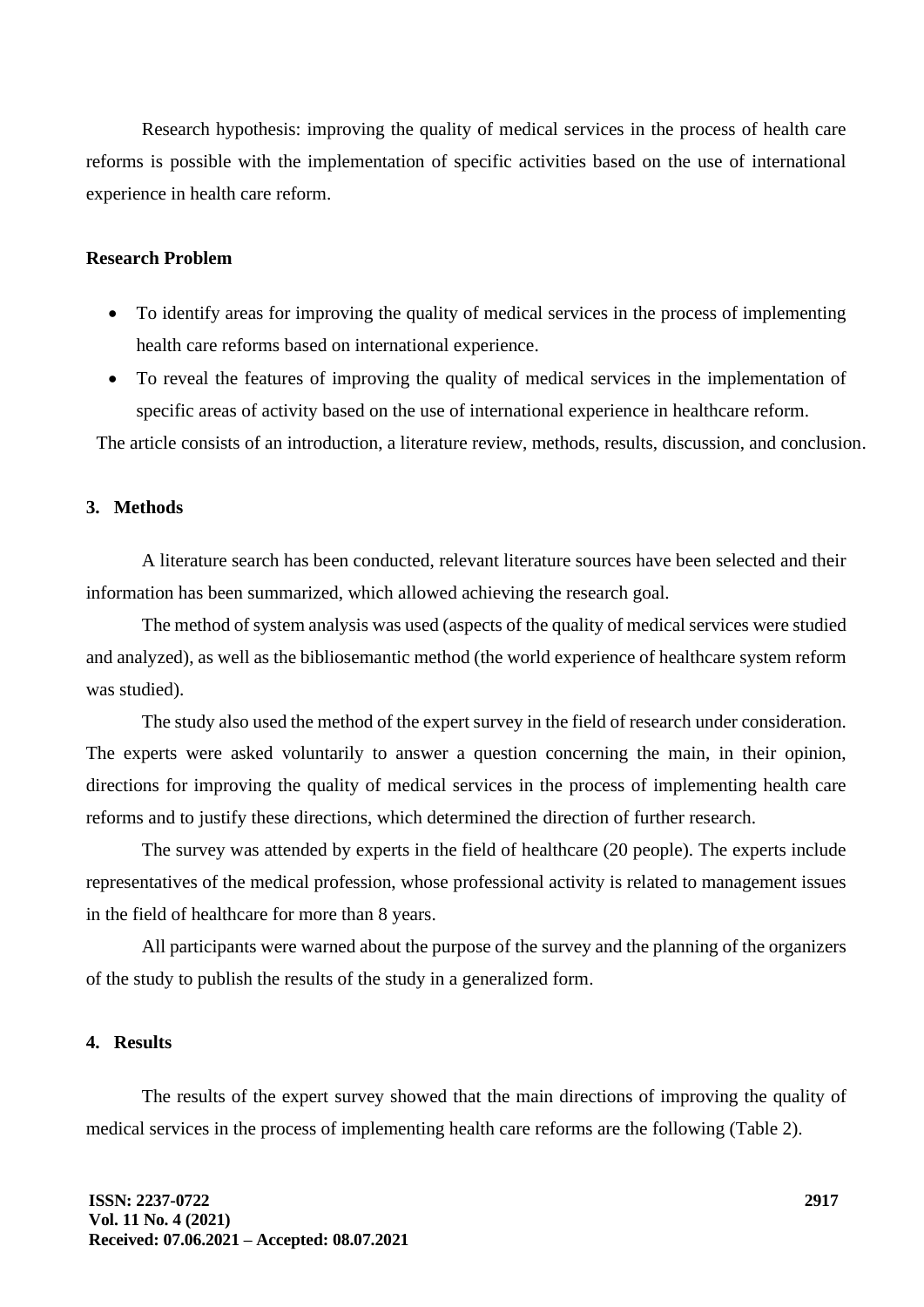| No. | Directions for improving the quality of medical services in the process of health care | $\% *$ |
|-----|----------------------------------------------------------------------------------------|--------|
|     | reforms                                                                                |        |
|     | The efficiency of the use of budget funds for the provision of medical services        | 85%    |
|     | Ensuring equal access to health care for urban and rural populations                   | 80%    |
|     | Development of primary health care (PHC)                                               | 70%    |

Table 2 - The Impact of Health Care Reforms in Improving the Quality of Medical Services

Note: compiled based on an expert survey; \* – percentage of expert mentions

Following certain directions, we will try to reveal the features of their implementation in the reform of the health care system in different countries.

### **5. Discussion**

The effectiveness of the use of budget funds for the provision of medical services can be considered in the example of the financial support system for healthcare in the UK, which is an example of a budget model for the formation of industry resources. The National Health Service (NHS) plays a leading role in providing health care to the population, accounting for 85% of the corresponding public expenditure. The remaining medical expenses are covered by other sources (direct payment for medical services and health insurance). Therewith, there is a replacement of direct payment for services with insurance, which is becoming more widespread<sup>13</sup>.

Financial resources of the NHS are formed at the expense of budgets of all levels (84%), social insurance contributions (12%), co-payments of the population in fixed amounts, regardless of the type of medical service (4%). If the amount of co-payments does not compensate for the cost of medical services, the difference is covered by the state. About 60% of NHS resources are allocated to pay for medical staff, 20% – for medicines, the remaining 20% is made up of investment, utility, and other operating costs<sup>13</sup>.

Until 2013, the UK healthcare funding model had provided for the distribution of the functions of the customer and the provider of medical services. Responsibility for the implementation of the state health policy was assigned to the Strategic Health Authorities. The direct ordering of services and the allocation of budget funds at the local level were under the jurisdiction of the grass-roots units of the NHS, called "trusts".

Primary care trusts, responsible for the provision of primary care, preventive and anti-epidemic measures, have accumulated over 80% of the total health budget. To save costs, their number has been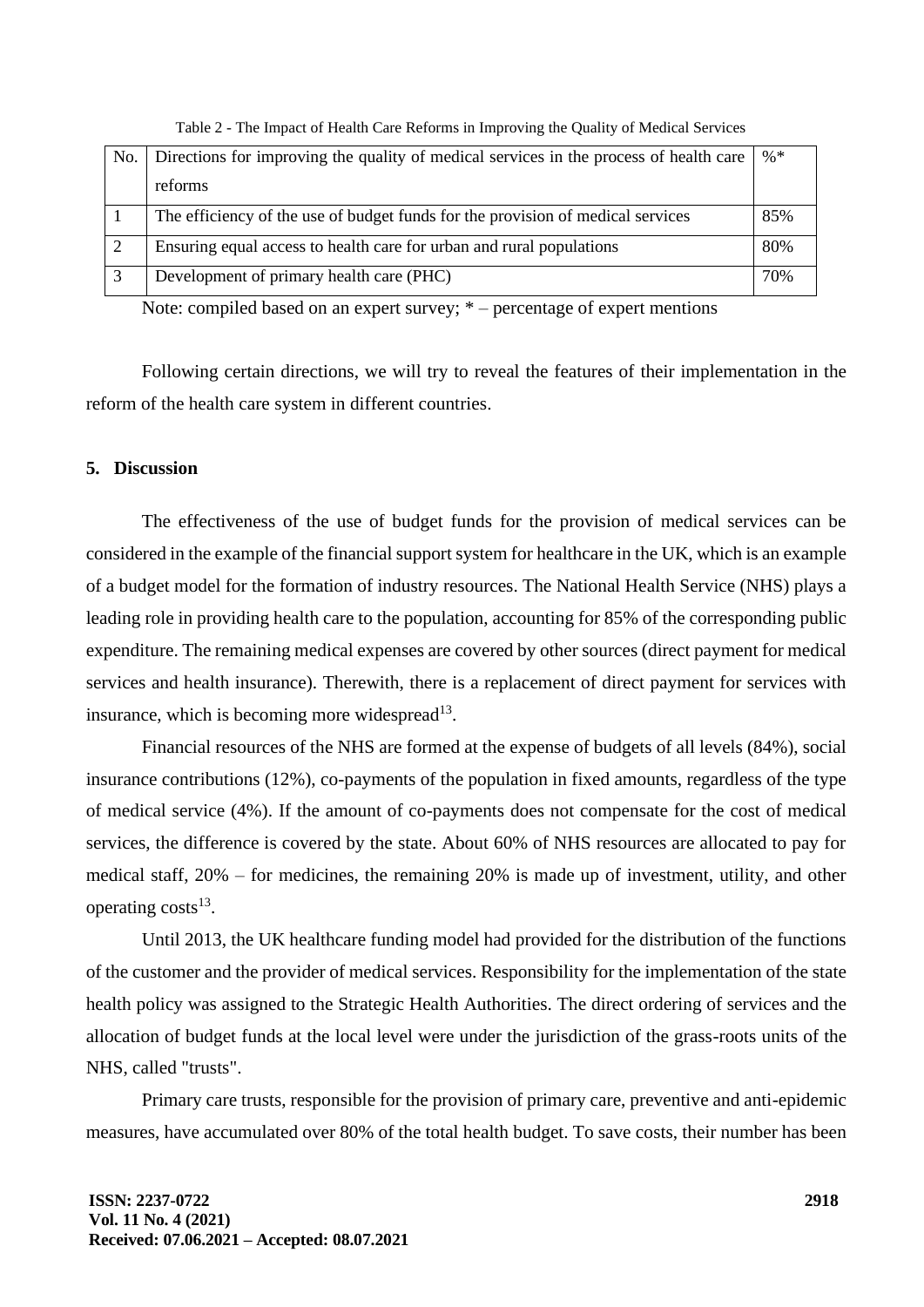steadily decreasing over the past decades. The primary level trusts were responsible for: entering into agreements with general practitioners and state dentists to provide medical services; paying for the services of clinics under the jurisdiction of other trusts; conducting preventive measures, monitoring the epidemic situation in the controlled territory, etc. The allocation of budget funds for the maintenance of medical institutions was carried out following the population size and territorial specifics<sup>14</sup>. To save money and improve the efficiency of the use of funds, primary-level trusts were allowed using outsourcing.

About 20% of the NHS's total financial resources went to secondary care trusts (ambulance trusts, mental health trusts, social care trusts, etc.) responsible for providing specialist care, managing hospital operations, and managing budget spending. Under the condition of effective management of financial resources, as well as high quality of service provision, secondary level trusts were entitled to financial and managerial autonomy, which opened up opportunities for them to attract investment funds.

In 2010, the government announced the largest reform of the NHS in the country's history, which was supposed to ensure its decentralization. Only part of the NHS system in England was subject to the reforms, as its units in Wales and Scotland are subordinate to local authorities. The essence of the reform was to transfer control over the budget financing of the health care system (107 billion British pounds sterling annually) directly to doctors. According to the reform plan set out in The Health and Social Care Act 2012, since 2013, up to 80% of the health system budget in England has been transferred to 42 thousand general practitioners (GPs), united in 212 clinical expert groups (CCGs) to make decisions on the use of funds. The system of primary care trusts and strategic health departments was eliminated, but an authorized board with an independent status (NHS Commissioning Board) was established. Therewith, general practitioners were granted the right to order specialized medical services for patients in secondary care trusts on a tender basis<sup>15</sup>.

The key objective of the NHS reform was to reduce the administrative costs of the system and direct funds directly to the treatment process. For this purpose, the reform program provided for reducing from 16 thousand to 26 thousand positions in the health management system, as well as releasing about 10 thousand medical personnel. Due to these measures, the government expected to receive savings in the financing of health care in the amount of up to 15-20 billion British pounds sterling annually<sup>15</sup>.

Along with curbing the growth of budget funding for the health system, the NHS reform was aimed at introducing market mechanisms in its activities, as well as expanding the role of the private sector in the provision of health services. To this end, in the course of finalizing the reform program,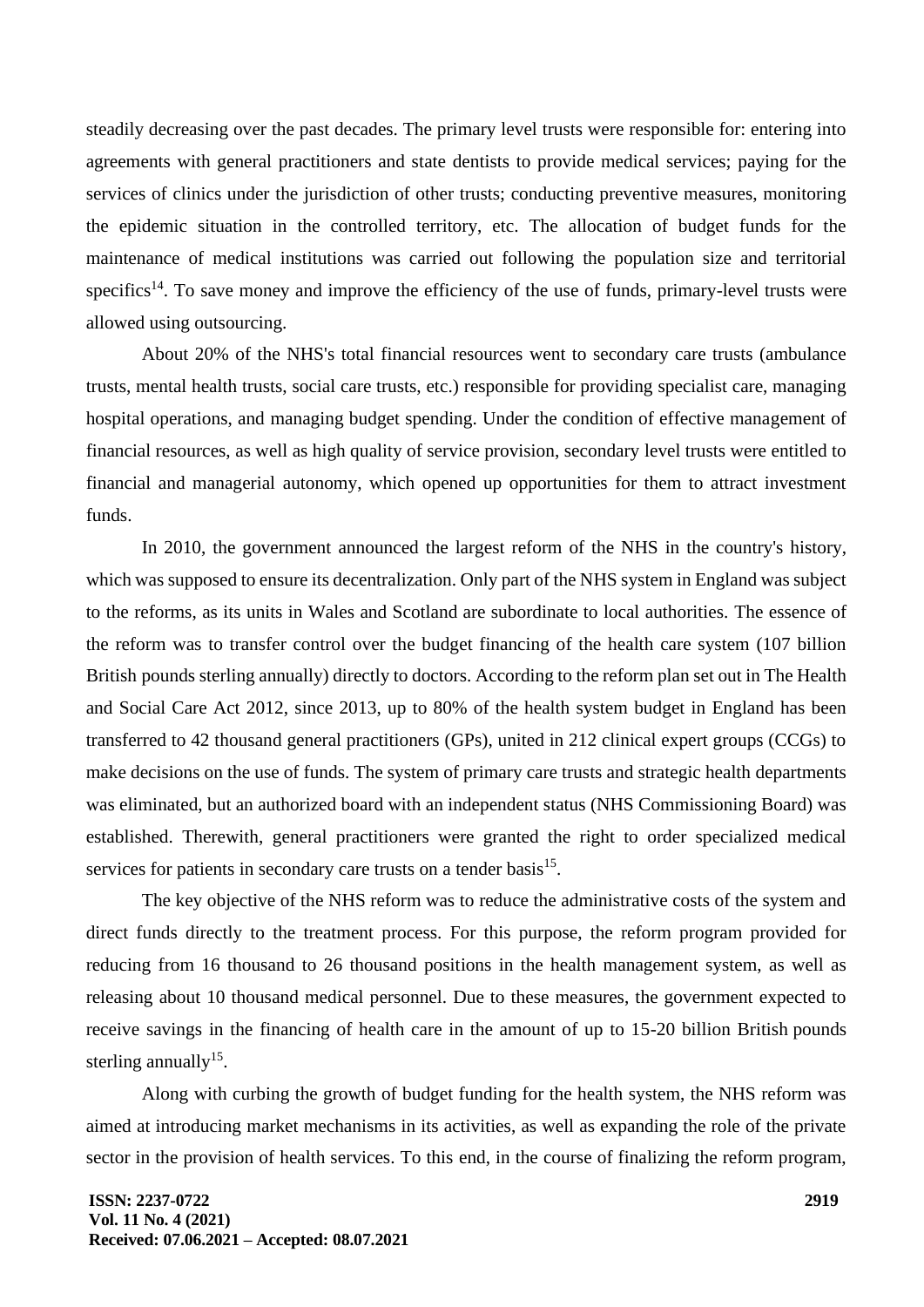the restriction on the possibility of private medical institutions participating in tenders organized by general practitioners was removed; the possibility of additional payments for patients to receive better medical care was provided; tax incentives were introduced for persons applying for medical services in non-state-owned institutions; all secondary NHS trusts were granted managerial and financial autonomy<sup>15</sup>.

An important aspect of the medical reform was also the improvement of the mechanism for financing care for the elderly, which is relevant in the context of the growing share of the disabled in the structure of the country's population. Following the norms of The Health and Social Care Act 2012, it was provided for the introduction of a personal health budget mechanism for persons in need of longterm treatment. Therewith, patients were given the opportunity to independently maintain the budget of their treatment (budget-holding), determining the volume and structure of medical services. However, such an initiative causes discussions among specialists, since a significant part of people who need long-term care do not have the appropriate knowledge and experience to independently manage funds to ensure the effectiveness of the treatment process<sup>16</sup>.

Despite the possible positive consequences of the NHS reform implementation, it was negatively perceived by a part of British society and politics. According to its opponents, the reform will destroy a fairly effective health care system in the country, which, according to expert estimates, functions better than in the United States, Canada, and Germany. Liberalizing the process of ordering medical services by general practitioners and allowing private medical institutions to participate in tenders will lead to a rapid collapse of the network of public hospitals, which do not have sufficient funds and will not be able to withstand competition. Given this, some experts call the reform the first step towards the privatization of the NHS and the abandonment of the state model of healthcare financing<sup>17</sup>.

*Ensuring equal access to health care for urban and rural populations*. The gap between urban and rural health services, according to many scholars, is associated with the focus of funding in areas with a large population. S. Brant, M. Harris, E. Okek, J.J. Rosenfeld<sup>18</sup> cite data that in the 90s. of the 20th century, only 20% of public health expenditures in China went to the rural health system, which served 70% of the country's population. According to M. Vane, V. Chach, L. Sanders, and R. Pong<sup>19</sup>, the government's policy of reducing, closing, and centralizing health facilities as a result of the reform of the health system in rural areas harmed the economy of rural communities.

Today, one of the most successful reforms in the field of rural medicine was implemented in Australia in 1996, when a group of Australian scholars developed the program for the sustainable development of rural health "National Framework for Effectiveness". The so-called "University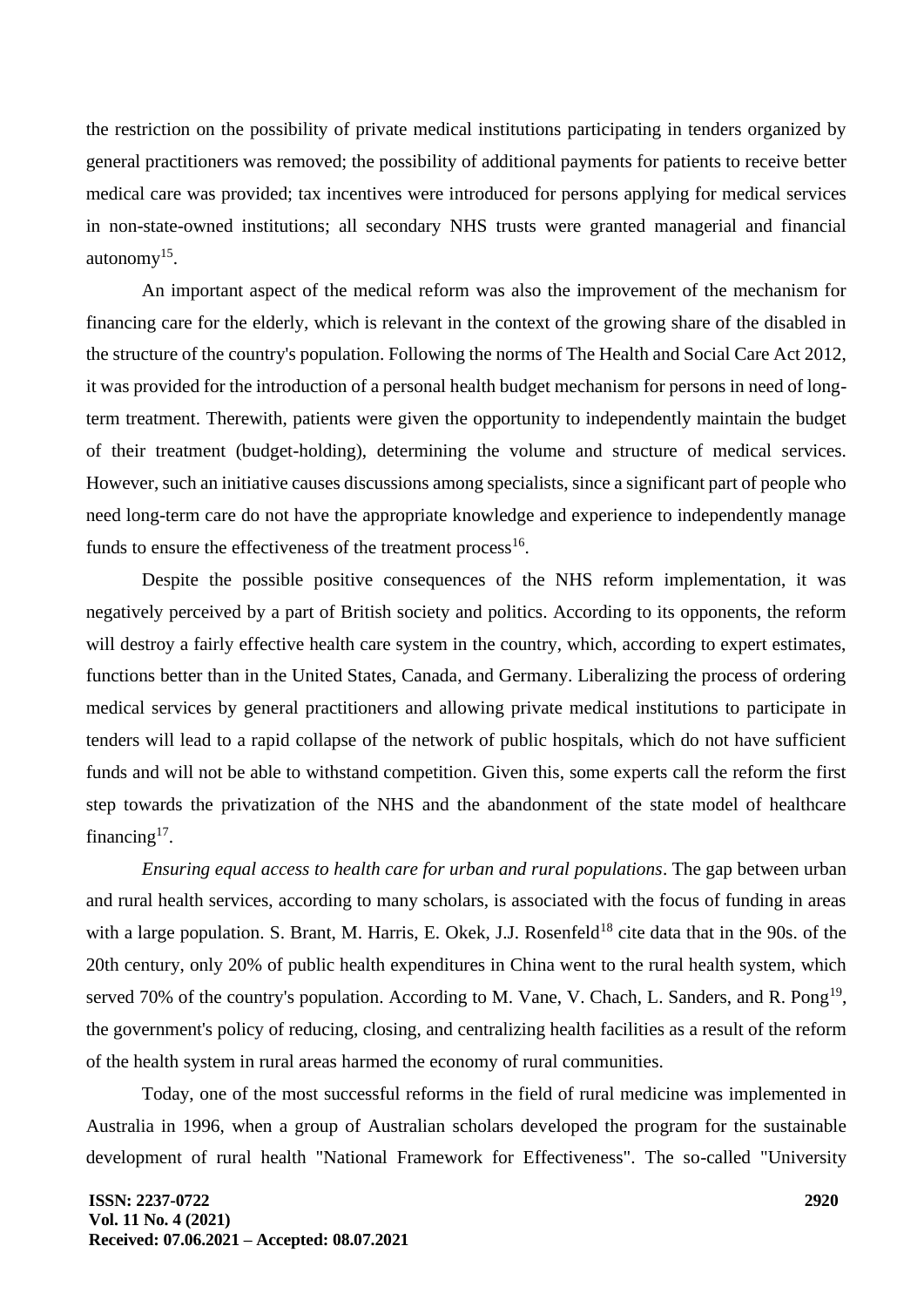Faculties of Rural Health" (UDRH) have been established in regional authorities for the successful implementation of this program in five regions of Australia. The UDRH program aimed to provide educational and training facilities in centers outside of metropolitan areas across Australia, thereby helping to attract medical professionals to practice in rural and remote areas. The increase in funding for rural medicine was decided by reallocating resources based on the so-called "rural index". This is a scientifically based indicator that takes into account the problems of remote regions and is added to the articles on rural medicine when forming health budgets. Also, there are almost 130 so-called local hospital networks throughout Australia, which unite small local hospitals to better organize and coordinate the processes of medical care. The patient has the opportunity to get help in any institution and no special referrals are required. A key aspect of the program was the cooperation of the Ministry of Health with educational medical institutions, which began training specialists in rural medicine in special programs and courses $^{20}$ .

In the United States, rural medicine is funded through project management, which is provided by the appropriate agency of the U.S. Department of Health and Human Services – the Office of Medical Resources and Services (HRSA). The main competence of the mentioned office is to provide leadership and financial support to health care providers in remote rural communities, the residents of which are not insured. One area of HRSA's work is to fund projects to improve the efficiency of rural hospitals, especially small hospitals with less than 200 beds. In addition, HRSA Wellness Center programs support health services for the uninsured through a nationwide network of clinics and mobile medical vans. The main part of the funds is allocated to support 10,400 small clinics and mobile medical vans that visit sparsely populated areas according to the schedule $^{21}$ .

The Canadian model of rural health, based on the principles of the Ministry of Health's cross-sectoral partnership with the provinces, territories, and municipalities, is somewhat distinctive.

In 2001, the Advisory Council of Ministers on Rural Health (hereinafter referred to as the Advisory Council) was established in Canada to provide advice to the Federal Minister of Health. A network of Rural Health Centers was established under the leadership of the Department of Rural Health, which were based in regional communities with a population of 20,000. up to 60,000 thousand people. There are 150 local community service centers in the state of Quebec alone<sup>22</sup>.

In October 2001, the Advisory Board identified four Canadian public policy priorities: 1) healthy rural communities; 2) health through information technology; 3) human resources health; 4) the health of the aborigines.

Intersectoral collaboration in Canada aims to strengthen cross-sectoral, integrated responsibility for improving health care, in particular by making effective use of limited resources and reducing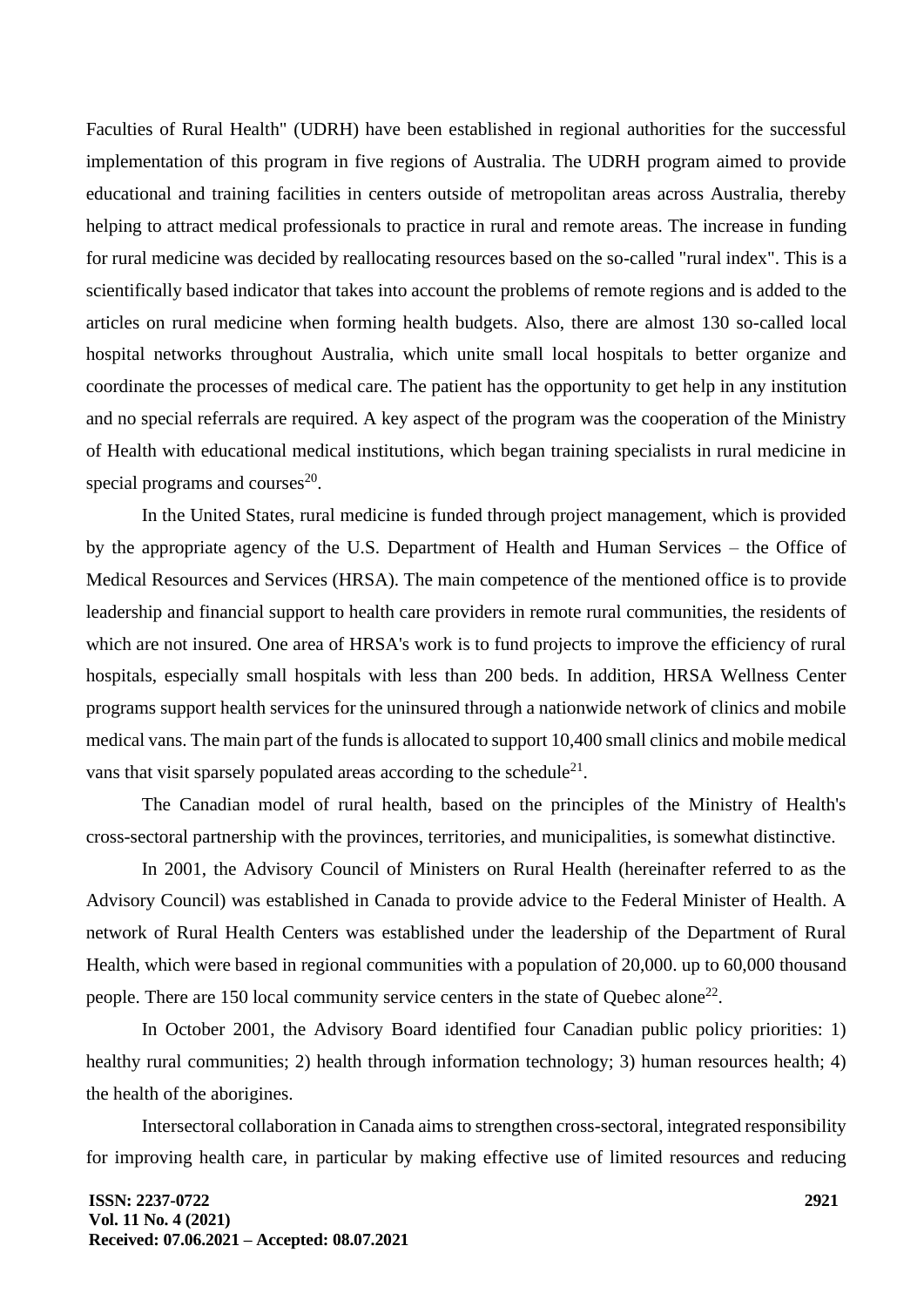duplication and gaps in the delivery of health services to rural populations. To this end, the competencies between the federal government and the provinces have been more clearly delineated.

However, despite a set of successful management decisions in the field of rural medicine organizations, the problem of shortage of medical personnel in rural areas remains unsolved in almost all countries of the world. A significant problem, in this case, is primarily the uneven distribution of doctors between large cities and small settlements. Thus, in Canada, 30% of citizens living in rural areas account for only 17% of family doctors, 4% of specialists, and 18% of registered nurses $^{22}$ .

In Western countries, the main focus in the field of health care in rural areas is on family doctors, general practitioners who are guided in various diseases from therapeutic to gynecological.

*Development of primary health care (PHC)*. WHO documents state that the development of PHC will ensure the implementation of the basic principle of health protection, namely, the inclusion in the health care system not only of treatment, the purpose of which is to restore health, prevent the development of disease, and alleviate the suffering of a sick person, but also prevention, the purpose of which is to protect and promote health $^{23}$ .

An important point in the priority development of PHC in the health care system is the proximity of the doctor to the patient, which is a sign of the rational organization of medical care<sup>24</sup>. The results of studies<sup>25,26</sup> showed a positive statistically significant correlation between the degree of PHC development and such indicators as mortality from all causes, premature mortality from major diseases of the cardiovascular system. At the macro level, there is a correlation between PHC and GDP per capita, the total number of doctors per 1,000 people, the percentage of the elderly and senile population; at the micro-level, the average number of outpatient visits, the per capita consumption index, alcohol and tobacco consumption.

In the Netherlands, where there is a social health insurance system, since the mid-90s, new organizational forms of integrated health care, or the "bottom-up" approach, have been widely developed – medical care, as much as possible focused on the needs of the patient, is provided based on close cooperation (interaction and coordination) between primary and specialized health care providers, with a clear division of responsibilities and shared responsibility for the final result. The main subject of PHC in the Netherlands is a general practitioner (GP). General medical practice is based on three principles: maximum coverage of the population; the distillation of patients; family orientation<sup>27</sup>. The Dutch National Association of General Practitioners has defined a list of the functions of the family doctor, but with an emphasis on the specific responsibilities of the general practitioner.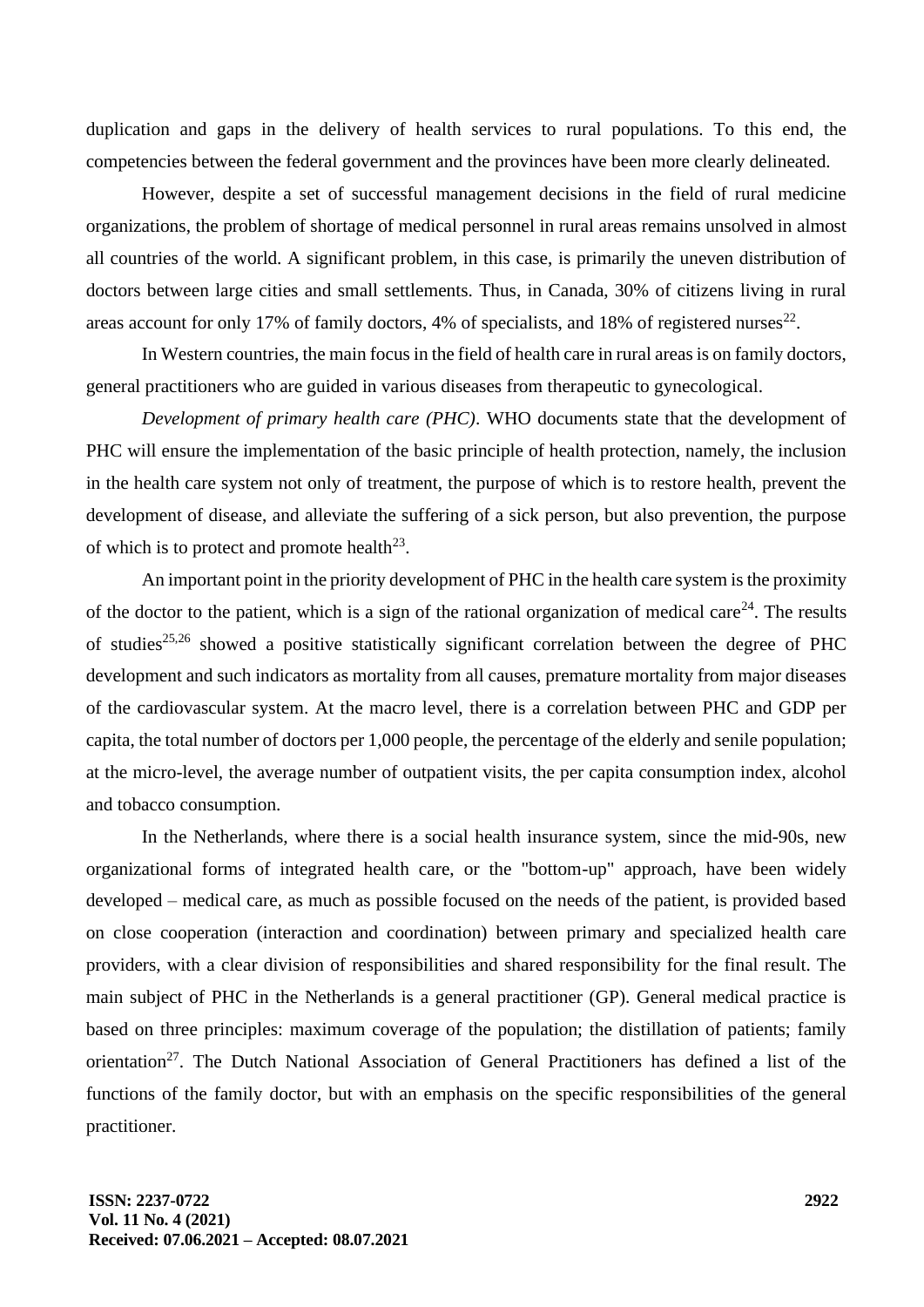In general, it can be concluded that preferences in European countries are given to the development of PHC and family medicine, where PHC dominates in health systems as a cheaper and more affordable link, which satisfies about 80% of patients.

#### **6. Conclusion**

The reform of the health care system will have a positive result if national preferences and traditions are supplemented by the effective use of the best international practices. In the course of the study of foreign approaches to the reform of the health system, it was found out that in the process of reforming the health system, it is important to take into account the following components of state policy in this area: the development of tools for the formation of state policy in the field of health; the definition of tasks and goals for state authorities responsible for making appropriate decisions; the optimal allocation of health resources.

International experience in health care reform points to the importance of effective reallocation of public spending over time in the interests of health; demonstrates that almost all states are trying to solve the problem of equal access to health services for rural populations by developing primary preventive care in rural areas and directing efforts to find new forms of health care for rural residents; develop PHC.

In general, summarizing the above, we can conclude that the study concludes that improving the quality of medical services in the process of health care reforms is possible with the implementation of specific activities based on the use of international experience in health care reform.

**Conflict of Interest:** The authors declare that there is no conflict of interest. **Source of Funding:** Self.

#### **References**

Garayeva KG, Garayeva SG, Shaxmaliyeva U, Hasanova A, Abdullayeva A. The effect of metrofibroma on the prenatal development of the fetus. *Journal of Research in Medical and Dental Science.* 2020; 8(7): 215-218.

Manerova OA, Markina A Yu. Causes of giving up newborns in modern Russia. *Journal of Advanced Pharmacy Education & Research.* 2020; 10(2): 129-134.

White C. The health care reform legislation: an overview. *The Economists Voice.* 2010; 7(5): 1-6. http://dx.doi.org/10.2202/1553-3832.1815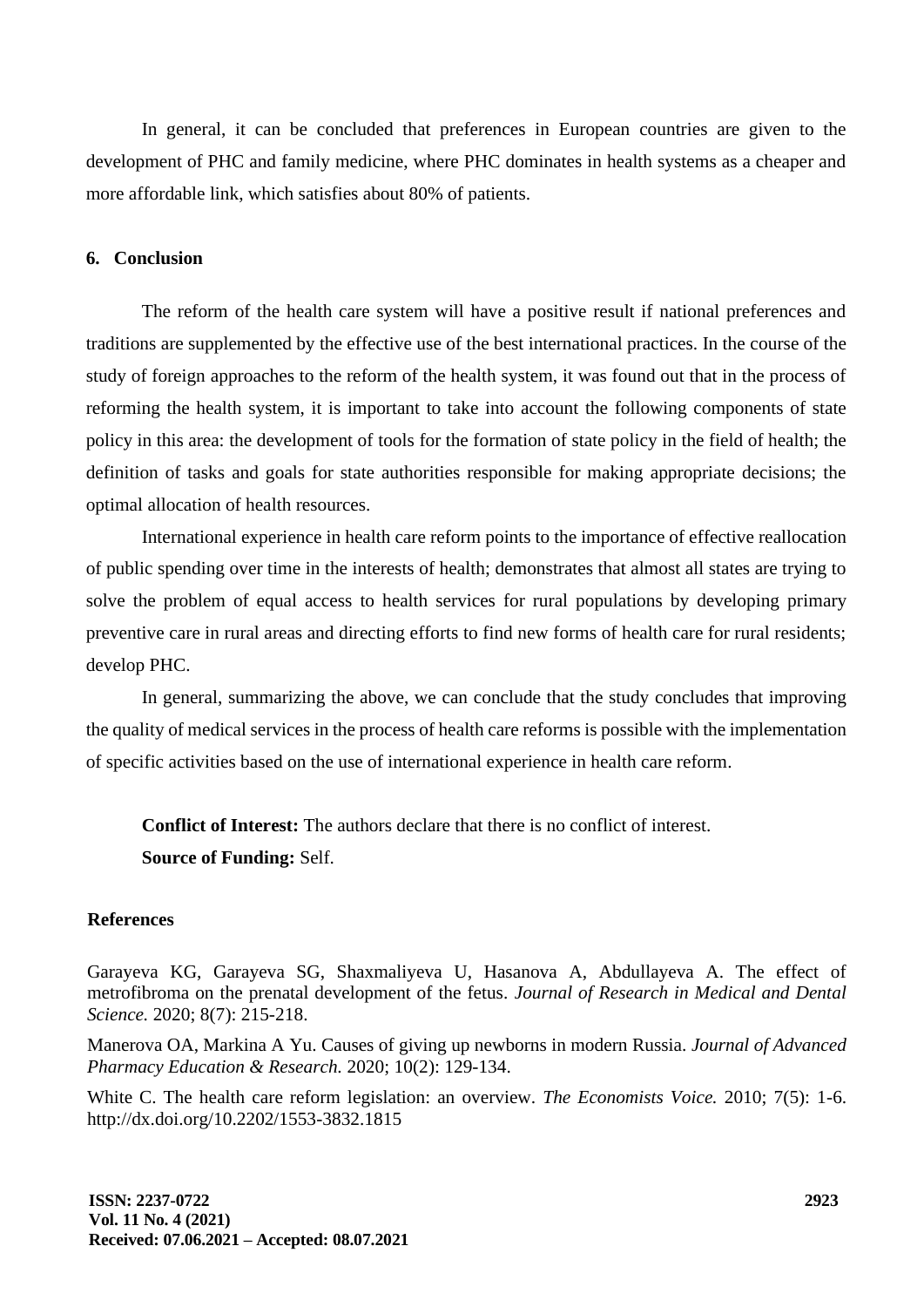Dodwad SS. Quality management in healthcare. *Indian Journal of Public Health.* 2013; 57(3): 138-143.

Coskun S, Gulhan Y. TS EN 15224 Healthcare service - the comparison of quality management system to other quality systems in healthcare. *Research Journal of Business and Management.* 2017; 4(3): 410-416.

Tsvetkov VA, Dudin MN, Lyasnikov NV. Analytical approaches to estimate economic security of the region. *Economy of Region.* 2019; 15(1): 1-12. http://dx.doi.org/10.17059/2019-1-1

Heuvel J, Does RJMM, Verver JPS. Six sigma in healthcare: lessons learned from a hospital. *International Journal Six Sigma and Competitive Advantage.* 2005; 1(4): 380-388.

Lim P, Tang N. The development of a model for total quality healthcare. *Managing Service Quality: An International Journal.* 2000; 10(2): 103–111.

Glickman SW, Baggett KA, Krubert CG, Peterson ED. Promoting quality: the health-care organization from a management perspective. *International Journal of Health Care Quality Assurance.* 2007; 19(6): 341–348.

Rashid WEW, Jusoff HK. Service quality in health care setting. *International Journal of Health Care Quality Assurance.* 2009; 22(5): 471–482.

Badri MA, Attia ST, Abdulla M, Ustadi AM. Testing not-so-obvious models of healthcare quality. *International Journal of Health Care Quality Assurance.* 2008; 21(2): 159-174.

Al-Shdaifat EA. Implementation of total quality management in hospitals. *The Journal of Taibah University Medical Sciences.* 2015; 10(4): 461-466.

Cribb A. Organizational reform and health-care goods: concerns about marketization in the UK NHS. *The Journal of Medicine and Philosophy.* 2008; 33: 221-240.

Roland M, Rosen R. English NHS embarks on controversial and risky market-style reforms in health care. *The New England Journal of Medicine.* 2011; 364: 1360-1366.

Wenzl M, Mc Cuskee S, Mossialos E. Commissioning for equity in the NHS: rhetoric and practice. *British Medical Bulletin.* 2015; 115: 5-17.

Appleby J. NHS urgent facilities repairs: is your hospital on the critical list? *British Medical Journal.* 2017; 359: j5479. https://doi.org/10.1136/bmj.j5479

Scott-Samuel A, Bambra C, Collins C, Hunter D, McCartney G, Smith K. The impact of Thatcherism on health and well-being in Britain. *International Journal of Health Services.* 2014; 44: 53-71.

Wang HH, Huang SM, Zhang LX, Rozelle S, Yan YY. A comparison of rural and urban healthcare consumption and health insurance. *China Agricultural Economic Review.* 2010; 2: 212–227.

Qiu Y, Lu W, Guo J, Sun C, Liu X. Examining the urban and rural healthcare progress in big cities of China: analysis of monitoring data in Dalian from 2008 to 2017. *International Journal of Environmental Research and Public Health.* 2020; 17: 1148. http://dx.doi.org/10.3390/ijerph17041148

Gausia K, Thompson SC, Lindeman MA, Brown LJ, Perkins D. Contribution of university departments of rural health to rural health research: an analysis of outputs. *The Australian Journal of Rural Health.* 2015; 23: 101–106.

Wilson AB, Kerr BJ, Bastian ND, Fulton LV. From surviving to community benefit: a proposed rural health services research agenda. *Journal of Hospital Administration.* 2014; 3(5): 104-114.